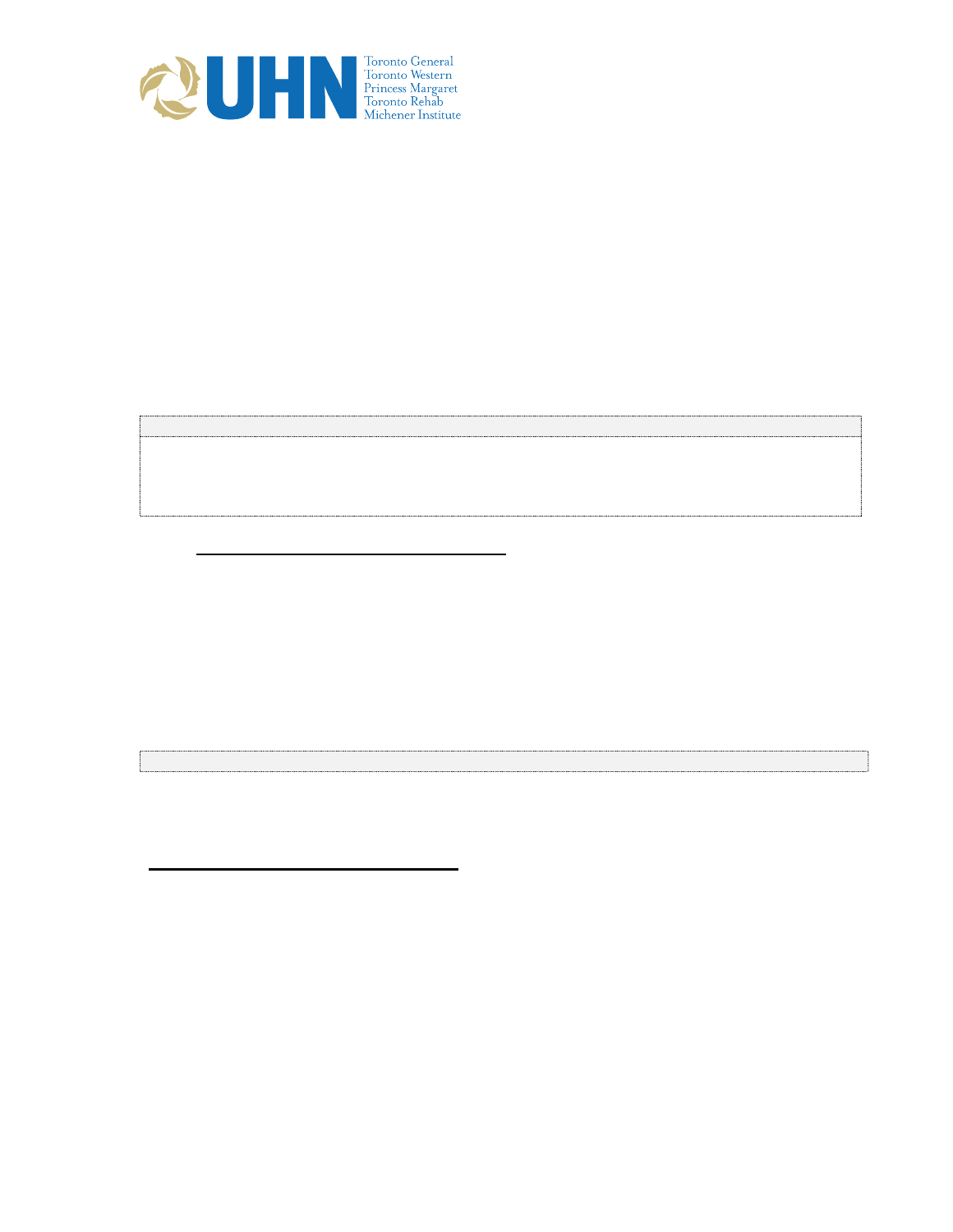

- 1. Ross Baker
- 2. Dean Connor
- 3. Todd Halpern
- 4. Stu Kedwell
- 5. Doug MacGregor
- 6. Peter Menkes
- 7. Lawrence Pentland
- 8. Brian Porter
- 9. Janet Rossant
- 10. Shirlee Sharkey
- 11. Barbara Stymiest
- 12. Peter Wallace
- 13. Jaime Watt
- 14. Cornell Wright

## The following representatives from the Governing Council of the University of Toronto are voting Trustees of UHN:

| Vice President and Provost | Cheryl Regehr |
|----------------------------|---------------|
| Dean of Medicine           | Trevor Young  |

#### The following are ex officio non-voting Trustees of UHN:

| <b>Chief Executive Officer</b>                                           | <b>Kevin Smith</b>  |
|--------------------------------------------------------------------------|---------------------|
| <b>Chair of the Medical Advisory Committee</b>                           | Fei Fei Liu         |
| <b>President of the Medical Staff Association</b>                        | <b>Eric Horlick</b> |
| <b>Chief Nursing Executive</b>                                           | <b>Joy Richards</b> |
| Chair of the Princess Margaret Foundation Board                          | Janice Fukakusa     |
| Chair of the Toronto General & Western Hospital Foundation   Raj Kothari |                     |
| <b>Board</b>                                                             |                     |

Following election of the new Trustees, Mr. Porter welcomed Jaime Watt, Janice Fukakusa and Raj Kothari as new Trustees of UHN. Mr. Porter also expressed sincere thanks, on his behalf and on behalf of all UHN Trustees, to Mr. Cliff Nordal for his years of service to Michener and to UHN as Mr. Nordal stepped down from the Board.

## 7.0 Receipt of Audited Financial Statements & Appointment of Auditors

#### Receipt of Audited Financial Statements

Mr. Toppings reported that the UHN Board of Trustees had approved the audited financial statements for the fiscal period April 1, 2018 – March 31, 2019, and that same had now been received by the Members of UHN and further available to any interested parties upon request.

The UHN Board of Trustees recommended the re-appointment of Ernst & Young as UHN's auditors.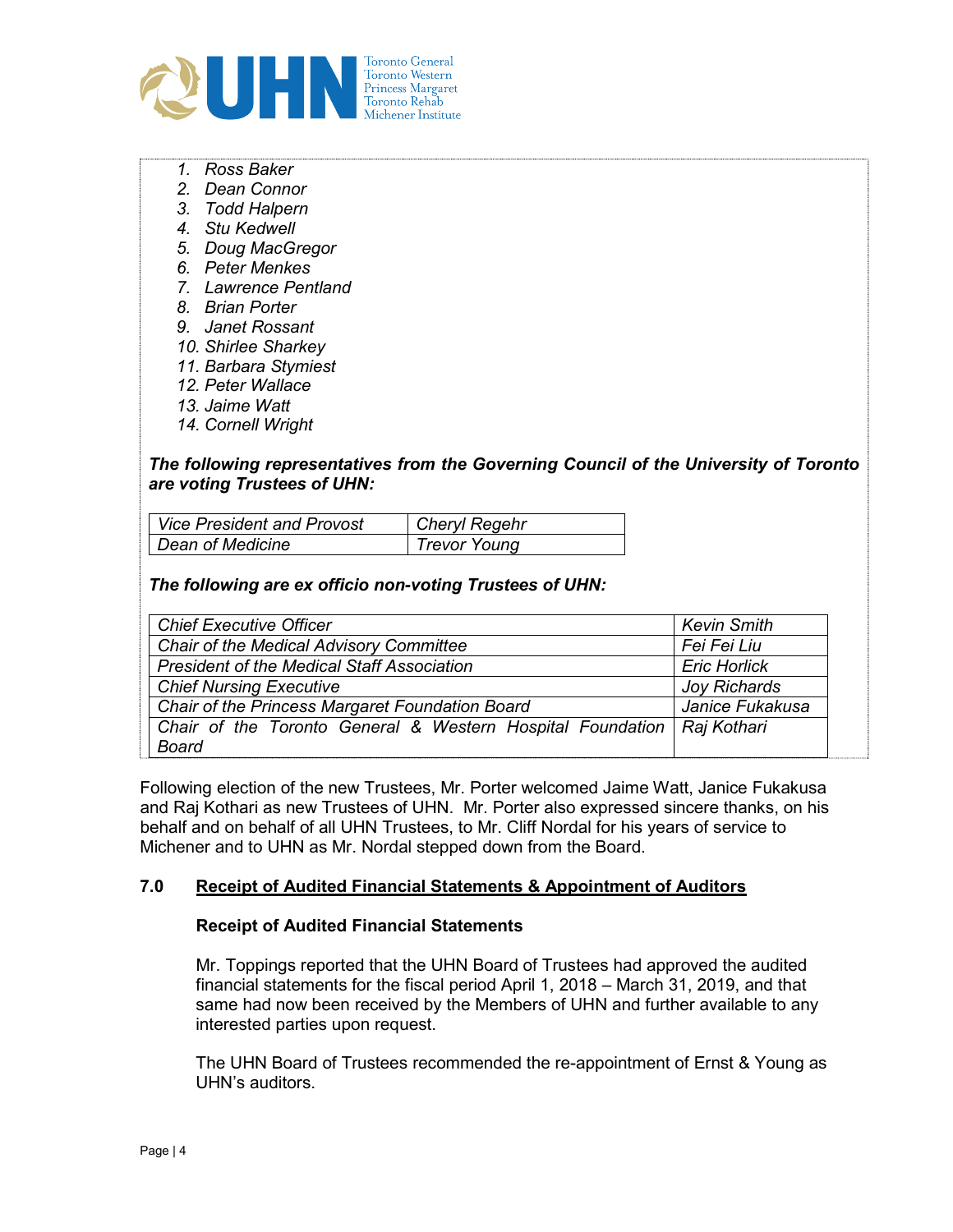

# MEMBERS' MOTION

On a motion duly made, seconded and carried, the Members of UHN approved the reappointment of Ernst & Young as auditors for UHN for the fiscal period April 1, 2019 – March 31, 2020, as recommended by the UHN Board of Trustees.

## 8.0 Approval of Past Proceedings

Mr. Toppings asked for a motion to approve all acts and proceedings taken or purported to have been taken by the Trustees, officers or Members of the Hospital, notwithstanding any defects or irregularities, which may appear in the books and records of the Hospital.

#### MEMBERS' MOTION

On a motion duly made, seconded and carried, the Members of UHN approved, ratified and confirmed all acts and proceedings taken or purported to have been taken by the Trustees, Officers or Members of UHN notwithstanding any defects or irregularities which may appear in the books and records of the Hospital by reason of improper election or appointment of directors, failure to hold meetings, failure to sign resolutions or by-laws or special resolutions or otherwise, and any such defects or irregularities are hereby waived, approved, ratified and confirmed.

## 9.0 Report of the Chair of the Board of Trustees

Mr. Brian Porter welcomed everyone to UHN's Report to Our Community.

Mr. Porter advised that Mr. Cliff Nordal will be stepping down from the Board. Mr. Cliff Nordal has served on the UHN Board for many years and brought invaluable experience as the former CEO of London Health Sciences Centre and St. Joseph's Health Care. It was noted that Mr. Nordal has been instrumental in shaping the Michener Institute at UHN.

Mr. Porter welcomed three new Trustees: Jamie Watt, Raj Kothari and Janice Fukakusa, to the UHN Board of Trustees.

- Jaime Watt, Executive Chairman at Navigator, will be joining the Board as an Independent Trustee and will bring his very valuable public affairs experience to the table.
- Raj Kothari, Chair of the Toronto General & Western Hospital Foundations and Vice Chair, Partner for PwC Canada, joins us as an ex-officio non-voting member.
- Janice Fukakusa, Chair of the Princess Margaret Cancer Foundation and Chancellor of Ryerson University, joins us as an ex-officio non-voting member. She brings her valued financial expertise to our Board.

#### 10.0 Report of the President and Chief Executive Officer

Dr. Kevin Smith presented the Report to Our Community and highlighted some of the remarkable achievements over the past year in care, research and education by members of TeamUHN, such team including staff, physicians, researchers, learners and volunteers.